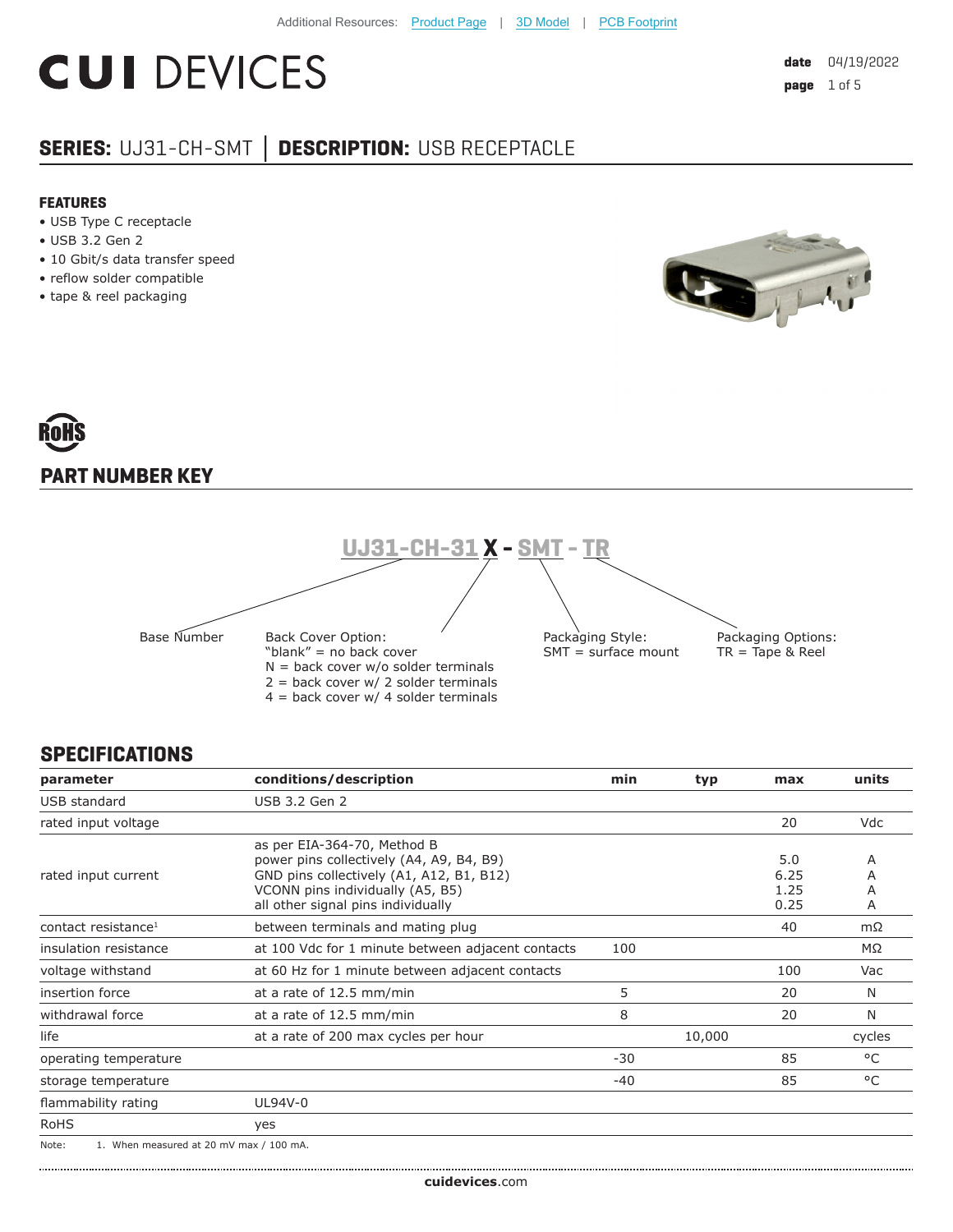#### **MECHANICAL DRAWING**

units: mm tolerance: X.X ±0.20 mm X.XX ±0.15 mm



|                   | MATERIAL        | PLATING                           |
|-------------------|-----------------|-----------------------------------|
| contact terminals | copper alloy    | contact: 2 µ" gold<br>solder: tin |
| shell             | stainless steel | nickel                            |
| EMI shell         | stainless steel |                                   |
| mid plate         | stainless steel | tin                               |
| insulator         | PA9T            |                                   |





..............................

 $8.66 \pm 0.10$ 



**cui[devices](https://www.cuidevices.com/track?actionLabel=Datasheet-ClickThrough-HomePage&label=UJ31-CH-SMT.pdf&path=/)**.com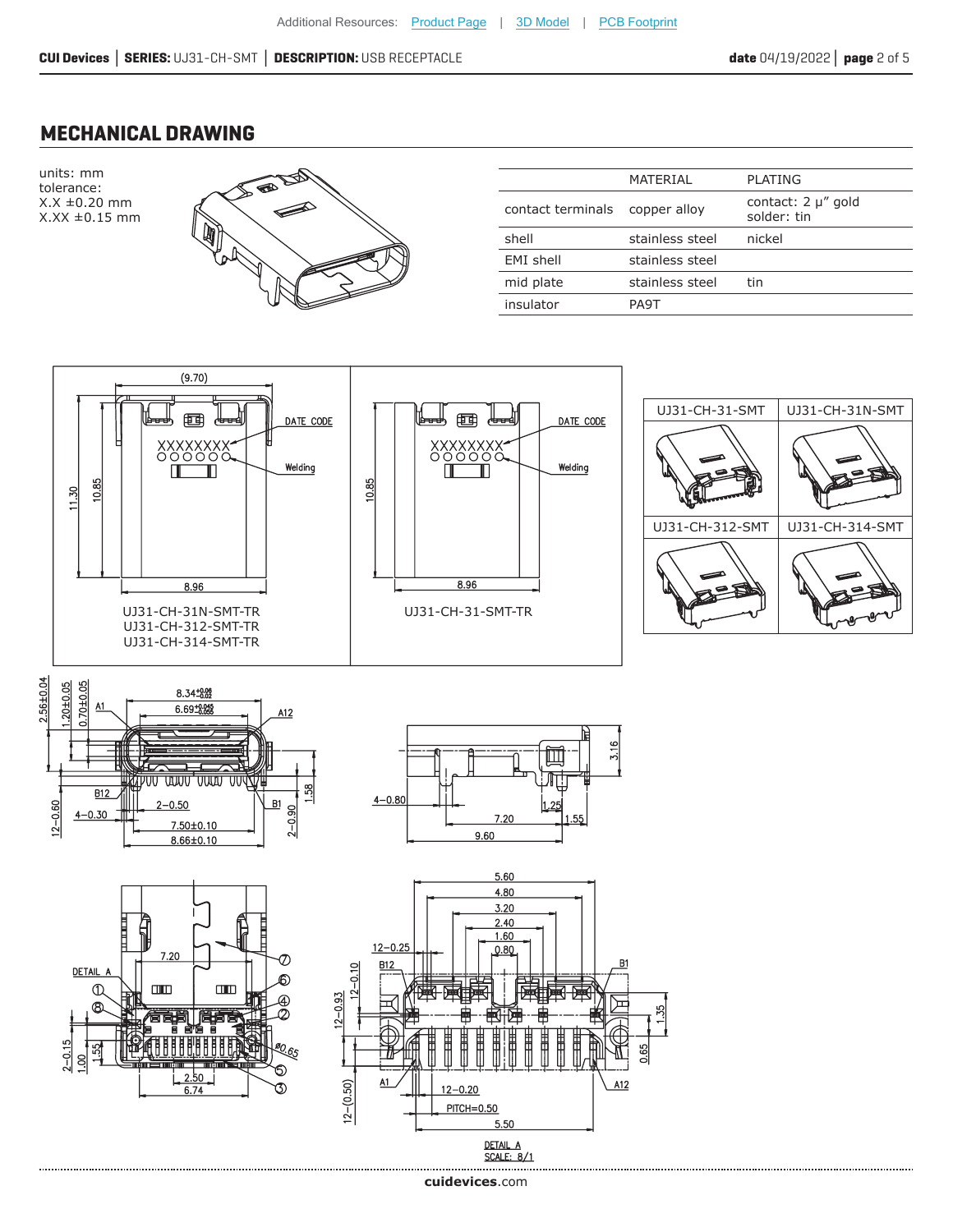#### **MECHANICAL DRAWING (CONTINUED)**

units: mm PCB tolerance: ±0.05 mm

....................................

| PIN CONNECTIONS |                                                                       |                                  |                |                                                                       |                                  |
|-----------------|-----------------------------------------------------------------------|----------------------------------|----------------|-----------------------------------------------------------------------|----------------------------------|
| <b>PIN</b>      | <b>SIGNAL</b><br><b>NAME</b>                                          | <b>MATING</b><br><b>SEQUENCE</b> | PIN            | SIGNAL<br><b>NAME</b>                                                 | <b>MATING</b><br><b>SEQUENCE</b> |
| A1              | <b>GND</b>                                                            | <b>FIRST</b>                     | <b>B12</b>     | <b>GND</b>                                                            | <b>FIRST</b>                     |
| A2              | SSTXp1                                                                | <b>SECOND</b>                    | <b>B11</b>     | SSRXp1                                                                | <b>SECOND</b>                    |
| A <sub>3</sub>  | SSTXn1                                                                | <b>SECOND</b>                    | <b>B10</b>     | SSRXn1                                                                | <b>SECOND</b>                    |
| A4              | $\mathsf{V}_{\mathsf{BUS}}$                                           | <b>FIRST</b>                     | <b>B9</b>      | $V_{\text{BUS}}$                                                      | <b>FIRST</b>                     |
| A5              | CC1                                                                   | <b>SECOND</b>                    | B <sub>8</sub> | SBU <sub>2</sub>                                                      | <b>SECOND</b>                    |
| A6              | Dp1                                                                   | <b>SECOND</b>                    | <b>B7</b>      | Dn <sub>2</sub>                                                       | <b>SECOND</b>                    |
| A7              | Dn1                                                                   | <b>SECOND</b>                    | <b>B6</b>      | Dp <sub>2</sub>                                                       | <b>SECOND</b>                    |
| A8              | SBU1                                                                  | <b>SECOND</b>                    | <b>B5</b>      | CC <sub>2</sub>                                                       | <b>SECOND</b>                    |
| A9              | $\mathsf{V}_{\mathsf{B}\underline{\mathsf{U}}\underline{\mathsf{S}}}$ | <b>FIRST</b>                     | <b>B4</b>      | $\mathsf{V}_{\mathsf{B}\underline{\mathsf{U}}\underline{\mathsf{S}}}$ | <b>FIRST</b>                     |
| A10             | SSRXn2                                                                | <b>SECOND</b>                    | <b>B3</b>      | SSTXn2                                                                | <b>SECOND</b>                    |
| A11             | SSRXp2                                                                | <b>SECOND</b>                    | <b>B2</b>      | SSTXp2                                                                | <b>SECOND</b>                    |
| A12             | <b>GND</b>                                                            | <b>FIRST</b>                     | <b>B1</b>      | <b>GND</b>                                                            | <b>FIRST</b>                     |
|                 | <b>SHELL</b>                                                          | <b>GND</b>                       |                | <b>SHELL</b>                                                          | <b>GND</b>                       |



Recommended PCB Layout Top View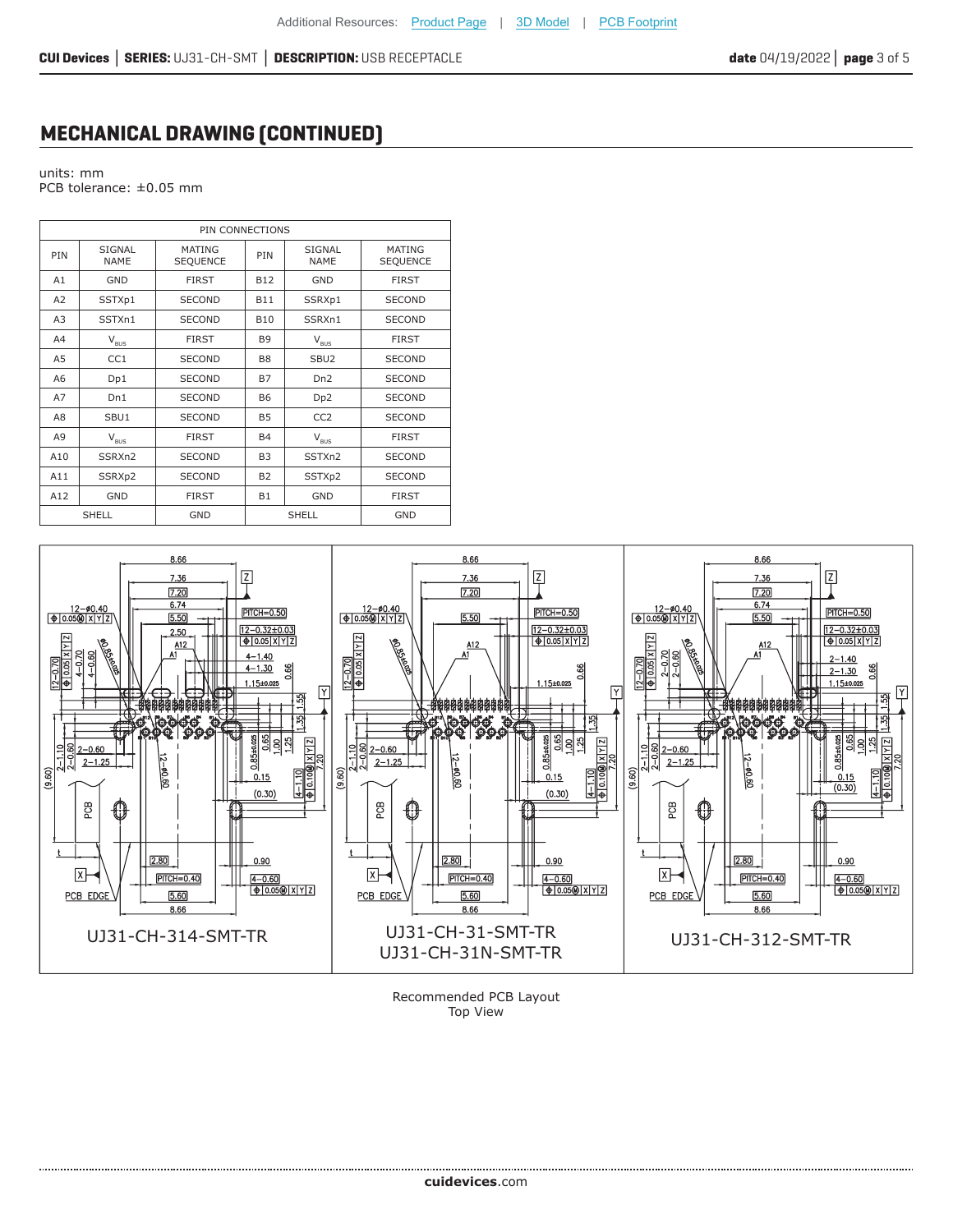#### **SOLDERABILITY**

| parameter                     | conditions/description    | min | *vp | max | units   |
|-------------------------------|---------------------------|-----|-----|-----|---------|
| reel storage                  | at relative humidity <60% |     |     |     |         |
| reflow soldering <sup>1</sup> | see reflow profile        | 255 | 260 | 265 | $\circ$ |

Note: 1. It is recommended to reflow solder within 168 hours from opening vacuum packaging at a temperature <30°C & relative humidity <60%.



#### **PACKAGING**

units: mm

Reel Size: Ø380 mm Reel QTY: 1,200 pcs per reel